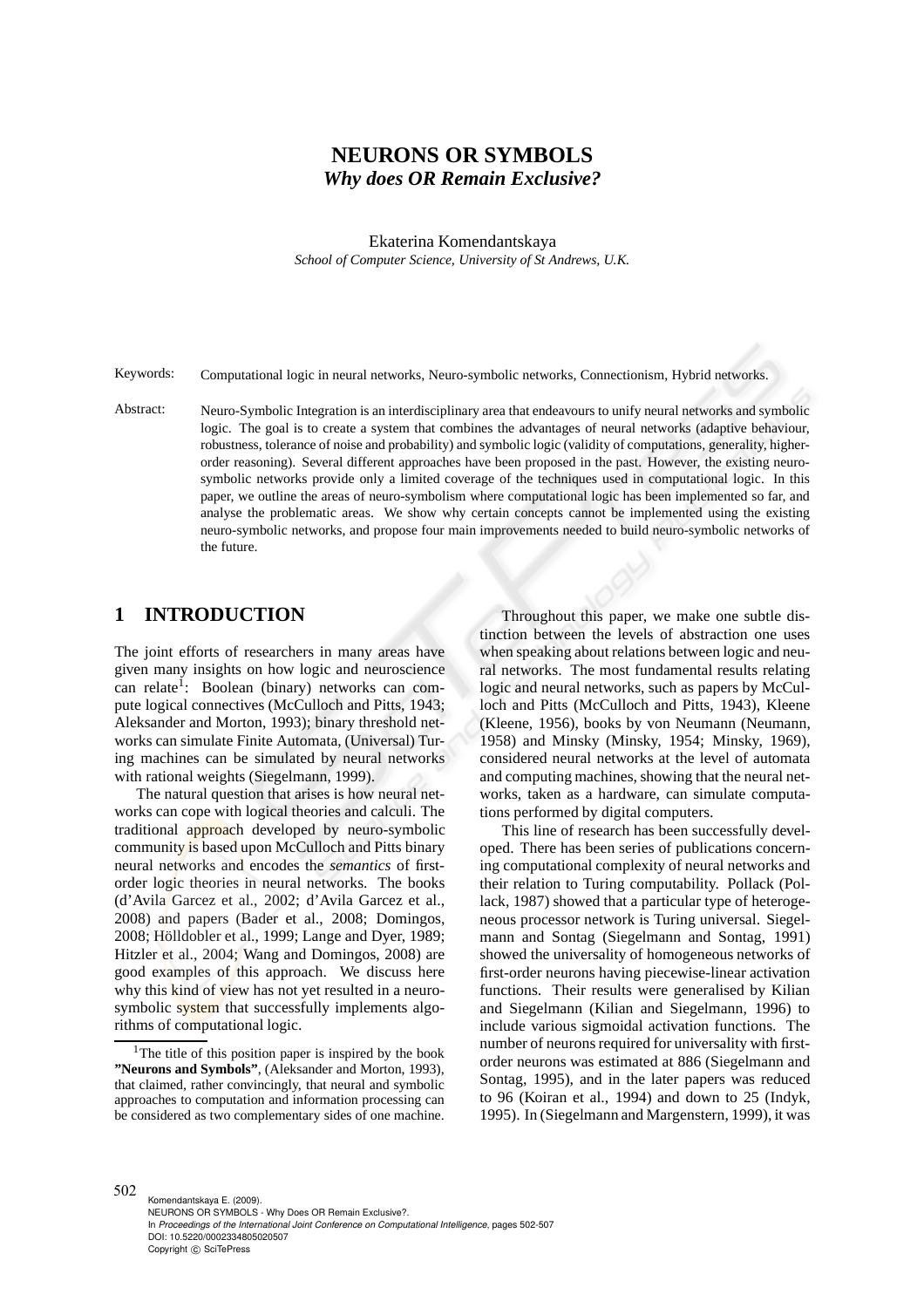shown that there is a universal neural network with nine switch-affine neurons which is Turing universal. A good summary can be found in (Siegelmann, 1999).

The paper by McCulloch and Pitts (McCulloch and Pitts, 1943) started another line of research into the relation between logic and neural networks. Namely, *Connectionism*, and one of its branches - *Neuro-Symbolic Integration* (Güsgen and Hölldobler, 1992; Bader and Hitzler, 2005; Hammer and Hitzler, 2007) took up this problem at another level of abstraction. Neural networks were taken as a ready-touse tool in which one could implement some aspects of logical deduction. Unlike the theoretical line of research we described above, this approach did not necessarily involve general translation of automata or Turing machines into Neural networks. On the contrary, it often explored the ways of developing neural networks architectures that could be suitable for a particular task in computational logic. The generality of the theoretical level was sacrificed for convenient and efficient implementations. We give a survey of this approach in Section 2.

We also note here, that this second approach to developing neuro-symbolic networks has been influenced by the fact that the hardware development of digital computers took over from neuro computers; and the development of neural networks became more a question of software than of a hardware. And this justifies the changes in the style of neuro-symbolism.

However, neuro-symbolic networks have not yet become a useful tool in computational logic. Instead, neuro-symbolism has found its place somewhere on the intersection of artificial intelligence, cognitive science, and linguistics. See (Markus, 2001; Smolensky and Legendre, 2006) for very successful examples. In Section 3, we formulate four principles that are essential for implementing algorithms of computational logic. We conclude in Section 4.

# **2 PROPERTIES OF EXISTING NEURO-SYMBOLIC NETS**

Many of the neuro-symbolic networks rely on the representation of logical connectives by McCulloch and Pitts (McCulloch and Pitts, 1943). We start with a simple example concerning a very popular approach to implementing semantic operators for logic programs in neural networks.

Logic programs consist of clauses of the form  $A \leftarrow B_1, \ldots, B_n$ , where  $A, B_1, \ldots, B_n$  are atomic (firstorder) formulae. For a given program *P*, the Herbrand Base  $B_P$  is a set that contains all possible ground instances of atomic formulae appearing in *P*. Given a logic program *P*, one can define a semantic operator *T<sup>P</sup>* that computes the *least Herbrand model* of *P*:  $T_P(I) = \{A \in B_P : A \leftarrow B_1, \ldots, B_n \text{ is a ground instance}\}$ of a clause in *P* and  $\{B_1, \ldots, B_n\} \subseteq I\}$ , where *I* is an interpretation of a program given by a set of propositions that are true. See (Lloyd, 1987) for formal description.

**Theorem 1.** *(Holldobler and Kalinke, 1994; ¨ Hölldobler et al., 1999) For each propositional logic program P, there exists a 3-layer recurrent neural network built of binary threshold units that computes TP.*

We will call these networks *TP-neural networks* and illustrate them below. The theorem extends to function-free first-order logic programs, and other subclasses of first-order logic programs that have finite models. First-order logic programs in their fullgenerality may have infinite models, and these cases would require infinite neural networks, see (Hitzler et al., 2004; Bader et al., 2008) for discussions and solutions.

**Example 1.** *Consider the ground logic program:*

$$
\begin{array}{ccc}\nB & \leftarrow & \\
A & \leftarrow & \\
C & \leftarrow & A, B.\n\end{array}
$$

*The neural network below computes*  $T_P \uparrow 2 =$ {*A*,*B*,*C*}*, that is, the least model of P, in two iterations. Each of the atoms A*,*B*,*C is represented by a neuron in the output and input layers. Connections between the hidden layer and both outer layers are set in a particular way that reflects the structure of clauses. The weights of the recurrent connections between the output and the input layer are set to* 1*. That*  $is, all the connections \longrightarrow on the following *dia*$ *gram have weights set to* 1*. Numbers* 0.5*,* −0.5*, etc. show the thresholds (biases) of the neurons. The activation functions are binary, that is, if the neuron receives a signal greater than its threshold, it outputs* 1*; and it outputs* 0 *otherwise.*

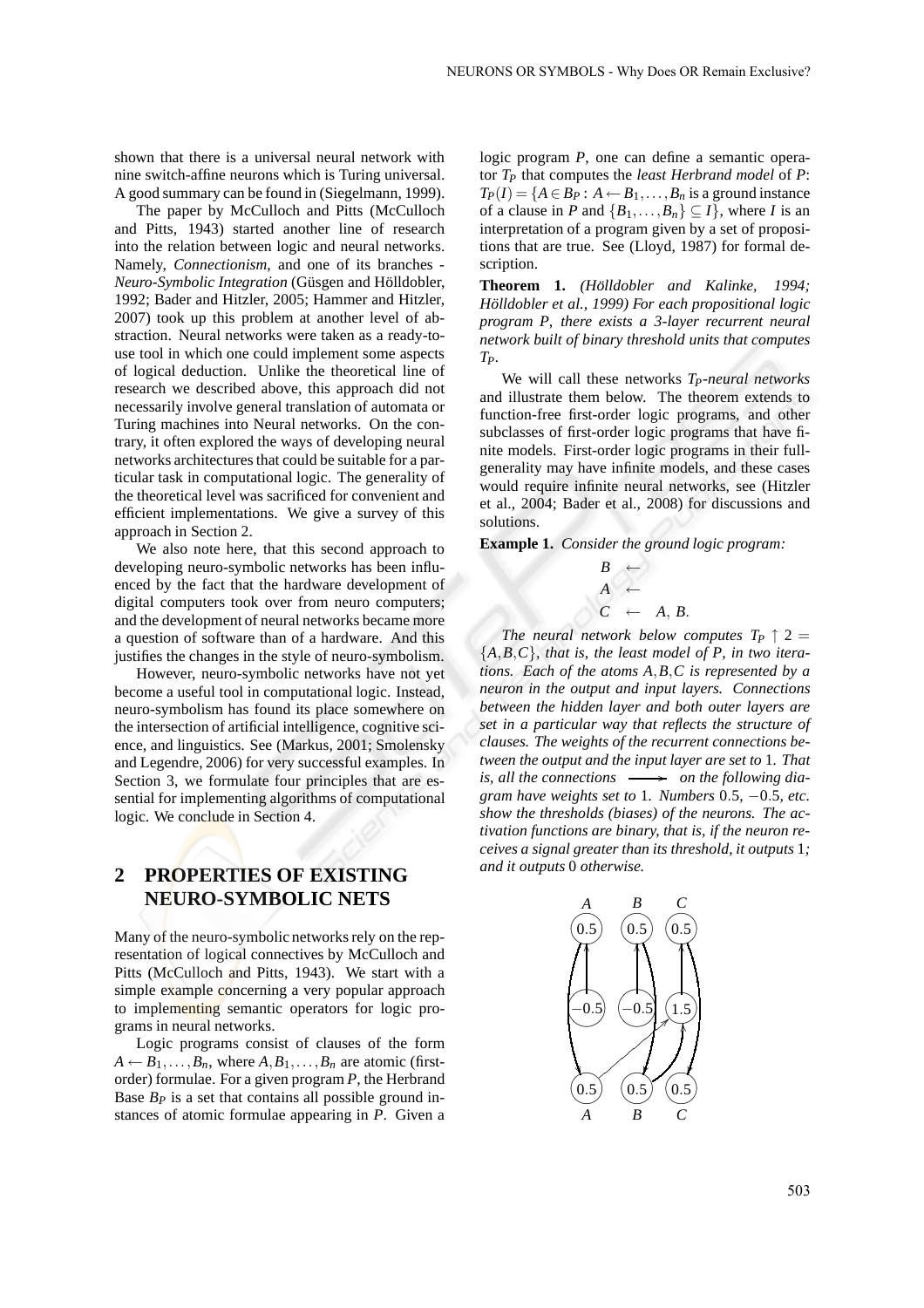There are **three characteristic properties** that distinguish *TP*-neural networks. We summarise them as follows.

- 1. For a given program *P*, the number of neurons in the input and output layers is the number of atoms in the Herbrand base *BP*.
- 2. Signals of *TP*-neural networks are binary, and this provides the computations of truth value functions  $\land$  and  $\leftarrow$  that are used in program clauses.
- 3. As a consequence of the property (3), first-order atoms are not represented in the neural network directly, and only truth values 1 and 0, that are the same for all the atoms, are propagated.

These three properties arise from a more general **Principle** universally applicable to neuro-symbolic networks of other kinds: **When processing a logic theory, the neural networks process truth values of the ground instances of formulae, and compute the models of the theory as a result. Moreover, each ground instance of an atom from the given theory should be represented by at least one neuron**.

The main **Principle** has **three main consequences**. The resulting network *cannot*:

- directly deal with recursive programs, that is, programs that can have infinitely many ground instances;
- deal with non-ground reasoning that is common in computational logic;
- cover proof-theoretic aspect of logic theories;

One would be surprised to find how often neurosymbolic systems of different architectures obey the main **Principle** and its three **consequences**. We will consider some examples.

There were attempts to develop an original **Learning Theory** within Neuro-Symbolic integration. In (d'Avila Garcez et al., 2002; d'Avila Garcez et al., 2008), binary threshold units in the hidden layer of *T<sup>P</sup>* networks were replaced by sigmoidal units. Such networks allow back-propagation which can be used to train neural networks. These neural networks obey the general **Principle**, albeit they process signals from the interval  $[-1,1]$ . They were applied to inductive logic programming, where facts in a database can be assigned some measures of probabilities. The values from the interval  $[-1,0]$  were recognised by the output unit as "false", and the values from the interval  $[0,1]$  as "true".

The **Markov Logic Networks** (Wang and Domingos, 2008; Domingos, 2008) are another possible modification of *TP*-neural networks. Here, the computational power of Markov chains and stochastic (probabilistic) methods was used to give an account of Logics of Probabilities. These networks do not use a semantic operator directly, but the methodology is very close to *TP*-networks, in that the networks rely on ground instances of atoms appearing in logic programs, and propagate their truth values. This model has been successfully applied to many practical problems, but it still obeys the main **Principle**.

**Propositional Modal Logic Programs (d'Avila Garcez et al., 2007; d'Avila Garcez et al., 2008).** Construction of *TP*-neural networks was exactly reproduced in this approach, the only difference being that it was adapted to Kripke semantics. That is, in each *possible world* (by Kripke) one could have a separate *TP*-neural network computing classical values.

**Fibrational Neural Networks.** Some research was done on creating networks of *TP*-neural networks, they were called *Fibring Neural Networks* in (d'Avila Garcez and Gabbay, 2004).

**Many-Valued Logic Programs.** This approach was developed in (Komendantskaya et al., 2007; Komendantskaya, 2007). Here, binary neurons represented some atom together with its value, and several additional layers were needed in order to reflect some additional properties of many-valued semantic operators. These networks have the same properties as *TP*-networks.

There have been several papers relating **Fuzzy Prolog and Fuzzy Neural Networks**, (Ding, 1995; Nauck et al., 1997; Zadeh, 1992). The resulting neural networks are called *Fuzzy-Logical Neural Networks*. The authors of (Nauck et al., 1997) show that Fuzzy Logic Programs can be simulated by feedforward neural networks; moreover, they use learning algorithms when working with fuzzy numbers. The *Fuzzy-Logical Neural Nets* are capable of propagating fuzzy signals, and not just 0, 1. If we examine *Fuzzy-Logical Neural Networks* relative to the *TP*-neural networks, we will notice that they are not correlated with semantic operators any more, however, they still obey the main **Principle**, in that they work with truth values and functions over truth values, and do not encode first-order atoms directly.

Even with approaches that are not directly tied to logic programs, such as (Pollack, 1990; Shastri and Ajjanagadde, 1993), one can notice that the networks essentially rely upon ground reasoning and binary signal processing.

### **3 OBSTACLES AND SOLUTIONS**

Networks considered in the previous section have been successfully implemented for certain practical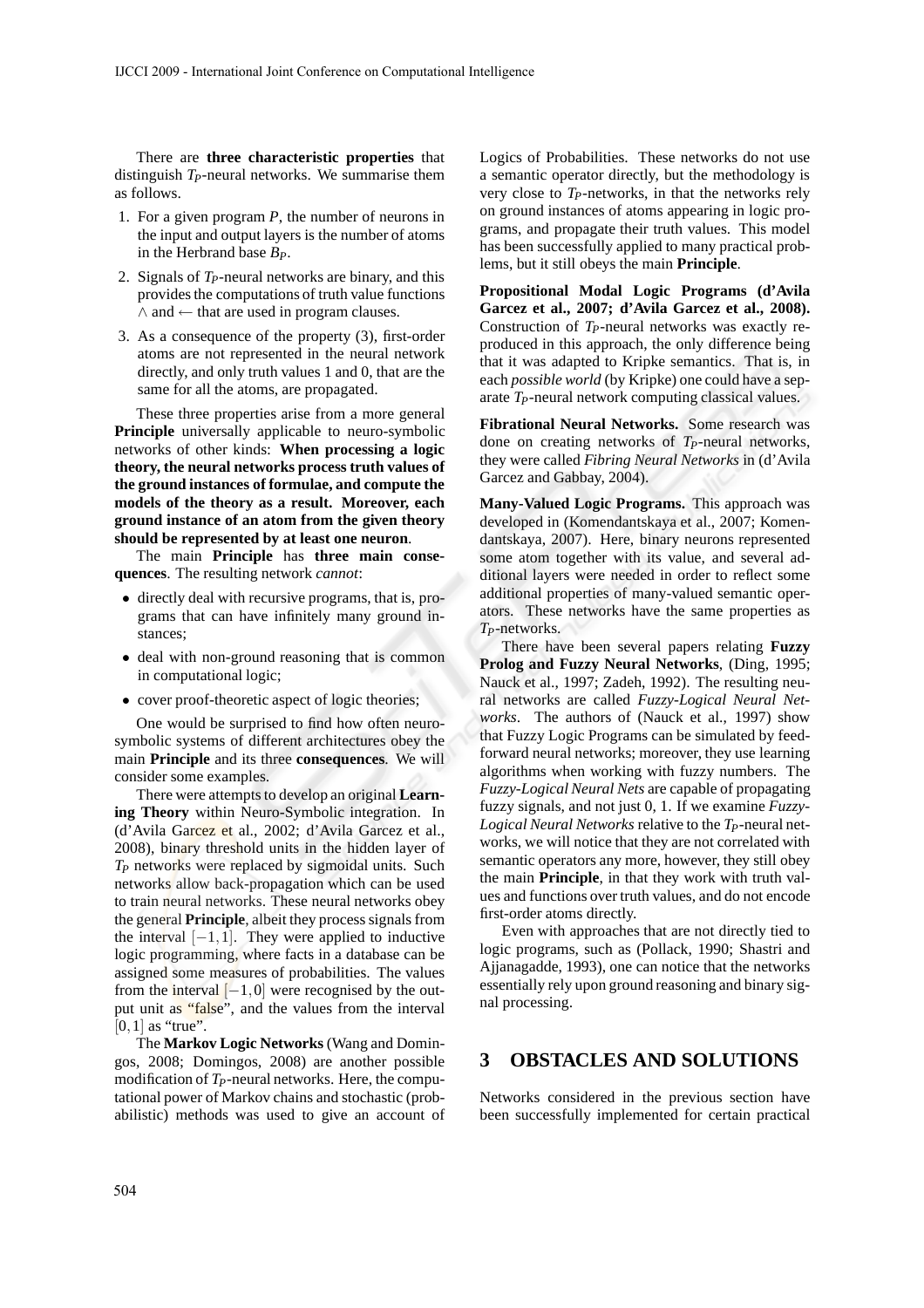or industrial problems. But they did not advance our understanding of how inference algorithms used in computational logic and proof theory could be implemented in neural networks.

In this section, we offer four principles for developing neuro-symbolic networks suitable for simulating the algorithms of computational logic.

**1. Implementation of Techniques from Proof Theory should not be Replaced by the Model Theory.** There are two reasons why such a replacement cannot lead to successful implementations of computational logic.

In the case of first-order theories, the *semantics* is often developed on the meta-level, not using the *syntax* of the theory. For example, first-order logic programs are executed by the algorithms of unification and SLD-resolution, whereas their semantics is given by semantic (fixed point) operators. Neural-symbolic networks we have surveyed can do the semantics of (a restricted class of) first-order logic programs, but not the syntactic inference. And implementations of the former did not lead to the implementation of the latter. Using logic programming terminology, the neurosymbolic networks could do declarative semantics, but not the operational one.

Another obstacle is that the traditional Neuro-Symbolic Networks, owing to their dependence on truth value assignments and first-order semantics, do not adapt well to higher-order logics and type theory. Moreover, in typed theories, such as typed lambda calculus or the calculus of constructions, the very distinction between syntax and semantics is erased, and manipulations with types of expressions are performed using the syntax of the theory, and this, in its turn, justifies correctness of computations.

Because the existing neuro-symbolic networks do not adapt well to the two major trends in computational logic – automated proving (given by operational semantics of first-order logic programs) and Type theory, – they have not yet found their proper niche in the area, and are normally conceived as a branch of AI rather than of computational logic.

**2. Direct Processing of Logic Terms should be Preferred to Processing of their Truth Values.** This can be achieved by using a one-to-one numerical encoding of the symbols of the formal alphabet, such as Gödel numbering. The main difficulty here is to represent strings of such numbers.

Logic formulae are effectively strings of symbols of a given alphabet. However, according to a general convention, neurons do not process strings, or ordered sequences, or any other structured data. Every neuron can accept only a scalar as a signal, and output a scalar in its turn. This general convention has been developed through decades of discussion, and different views on it are best summarised in (Aleksander and Morton, 1993; Smolensky and Legendre, 2006).

However, some order is innate to neural networks: and this order is imposed by position of neurons in a given layer, and by positions of layers in a network. So, although each neuron accepts only a scalar number as an input, a layer of neurons accepts a vector of such numbers, and the whole network can accept a matrix of numbers.

Therefore, a vector of neurons in a layer mirrors the structure of a string, and the matrix that describes a many-layered neural network mirrors the structure of a tree. This is all we need to encode logical terms (strings of symbols of an alphabet), and term trees in case we use a tree-like representation of terms in parallel algorithms. See (Pollack, 1990; Smolensky and Legendre, 2006) for related discussion.

Given a first-order formula  $F = P(t)$  built from the symbols of the alphabet *A*, and having a one-toone numerical encoding of *A* given by a function η, the vector  $[P^{\eta}; (T; t^{\eta}; \bar{I})^{\eta}]$  can be directly used as an input or weight vector in a neural network. Here, we denote the result of applying η to a symbol *x* by *x* η .

**3. Levels of Abstraction should not be Mixed.** Two levels of abstraction we mentioned in the introduction can provide two different solutions to the problem of simulating symbolic logic in neural networks. On the low level, we can build a network that simulates Turing machines, and then use it for symbolic computations. This approach can be bulky, and for this reason logic algorithms are commonly written on a higher level of abstraction than Turing machines. We suggest to look for direct representations of these high-level algorithms in Neural networks, ignoring the low-level theoretical correspondence between neural networks and Turing machines.

This direct approach may seem to lack generality; nevertheless, we claim that it can be very useful in practice. Consider, for example, the algorithm of firstorder unification due to (Robinson, 1965), that is used as one of the basic and essential algorithms in proof theory and computational logic. It is P-complete and can be performed by a Turing machine, however, its definition in terms of Turing machines can be bulky. Its traditional description is as follows.

Suppose we have two first-order formulae  $P(a)$ and  $P(x)$ . The algorithm of unification will inspect each symbol in the formulae, and pick two symbols that disagree - *x* and *a*. Then it will substitute *a* for *x* in  $P(x)$ , and thus, the two formulae will be unified. This can be done using a conventional error-correction learning in neural networks. We simply need to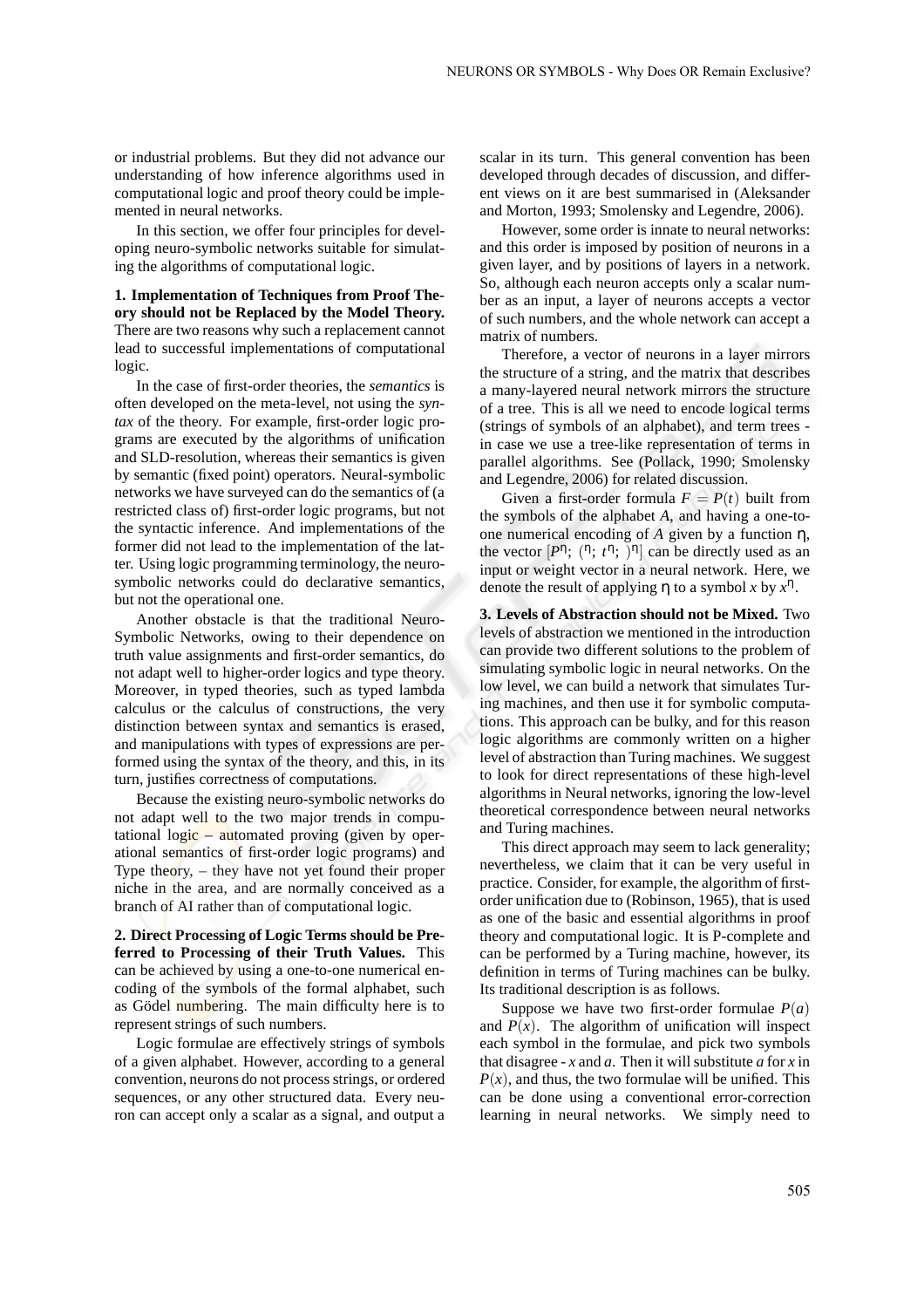take numerical vector representation of the symbolic terms; let  $[P^{\eta}$ ;  $(\eta; a^{\eta}; \bar{)}^{\eta}]$  and  $[P^{\eta}; (\eta; x^{\eta}; \bar{)}^{\eta}]$  denote the numerical encodings. Take a layer of 4 neurons. Let the weight vector be  $[P^{\eta}; (T; x^{\eta}; )^{\eta}]$ and the bias vector be  $[P^{\eta}; (^{\eta}; a^{\eta}; )^{\eta}]$ . Set the activation function to be linear, and the target to be  $[0; 0; 0; 0]$ . Send the signal 1 to the network, it will output [0; 0;  $(x^n - a^n)$ ; 0]. Thus, the error – the difference between the desired response and the output – will be [0; 0;  $-(x^n - a^n)$ ; 0]. The errorcorrection algorithm will amend the weight vector, and, on the next iteration, the weight vector will be  $[P<sup>n</sup>; (n; a<sup>n</sup>; )<sup>n</sup>]$ , and the error will be zero. See (Komendantskaya, 2009b).

This example illustrates that some algorithms of computational logic have direct analogy with the learning algorithms of neurocomputing. This direct use of neural networks for implementations of computational logic should be further exploited.

This discussion of the unification by errorcorrection learning leads us to the last thesis:

**4. Attitude to Learning Functions should be More Liberal, and Allow Symbolic Components.** Coming back to the previous example, it is impossible to get a general-purpose network that performs unification *algorithm* without adding a certain symbolic description into the definition of the learning function. For example, we need to make sure that only *a* can be substituted for *x*, and not *x* for *a*. In case we deal with function symbols in the language, we may need to substitute  $f(y)$  for *x*, and then the network will need to be enlarged. Also, the occur check should be performed, e.g., we should make sure that  $f(x)$  is not substituted for *x*.

Among the advantages of having such hybrid networks would be that simply switching between conventional and pseudo-symbolic learning functions one can achieve multi-functionality of the resulting neural network. Another advantage is parallelism.

The algorithm of unification is not the only algorithm of computational logic that yields a simple and direct representation as a learning process. As another example, parallel (term)-rewriting can be shown to correspond to a form of Hebbian learning. That is, given a string  $\begin{bmatrix} 1 & 2 & 3 & 1 & 2 & 3 \end{bmatrix}$ , a 6-neuron layer can perform a rewriting operation for the rewriting rule  $x \rightarrow 3x$  using a Hebbian learning rule. For this, we simply need to set the weight vector to be  $[1 2 3 1 2 3]$ , set the rate of learning to be 2, and send the input signal 1. At the next iteration, the weight will be rewritten to [3 6 9 3 6 9]. This example, moreover, shows that neural networks are capable of *parallel* rewriting, which will bring a much desired speed up to the computations; (Komendantskaya, 2009a).

In order for this scheme to cover a more symbolic form of rewriting — a *term-rewriting* — one must allow a symbolic component into the conventional learning function to deal with the symbolic subtleties that arise when we rewrite and substitute first-order terms.

## **4 CONCLUSIONS**

We separated two levels of abstraction at which the relations between "neurons" and "symbols" can be considered. We restricted our attention to the implementational level. We analysed common properties of existing neuro-symbolic networks, and showed that they obey one general **Principle**. This **Principle** and its **three main consequences** cause the disjunction "*Neurons OR Symbols*" to remain exclusive — that is, they prevent implementations of the *symbolic* (*proof-theoretic*) aspects of computational logic in neural networks. Finally, we proposed four principles for building neuro-symbolic nets of the future.

## **ACKNOWLEDGEMENTS**

The work was sponsored by EPSRC PF research grant EP/F044046/1.

### **REFERENCES**

- Aleksander, I. and Morton, H. (1993). *Neurons and Symbols*. Chapman and Hall.
- Bader, S. and Hitzler, P. (2005). Dimensions of neural symbolic integration - a structural survey. In Artemov, S., editor, *We will show them: Essays in honour of Dov Gabbay*, volume 1, pages 167–194. King's College, London.
- Bader, S., Hitzler, P., and Hölldobler, S. (2008). Connectionist model generation: A first-order approach. *Neurocomputing*, 71:2420–2432.
- d'Avila Garcez, A., Broda, K. B., and Gabbay, D. M. (2002). *Neural-Symbolic Learning Systems: Foundations and Applications*. Springer-Verlag.
- d'Avila Garcez, A. and Gabbay, D. M. (2004). Fibring neural networks. In *Proceedings of the 19th National Conference on Artificial Intelligence*, pages 342–347. AAAI Press/MIT Press, San Jose, California, USA.
- d'Avila Garcez, A., Lamb, L., and Gabbay, D. (2007). Connectionist modal logic: Representing modalities in neural networks. *Theoretical Computer Science*, 1- 2(371):34–53.